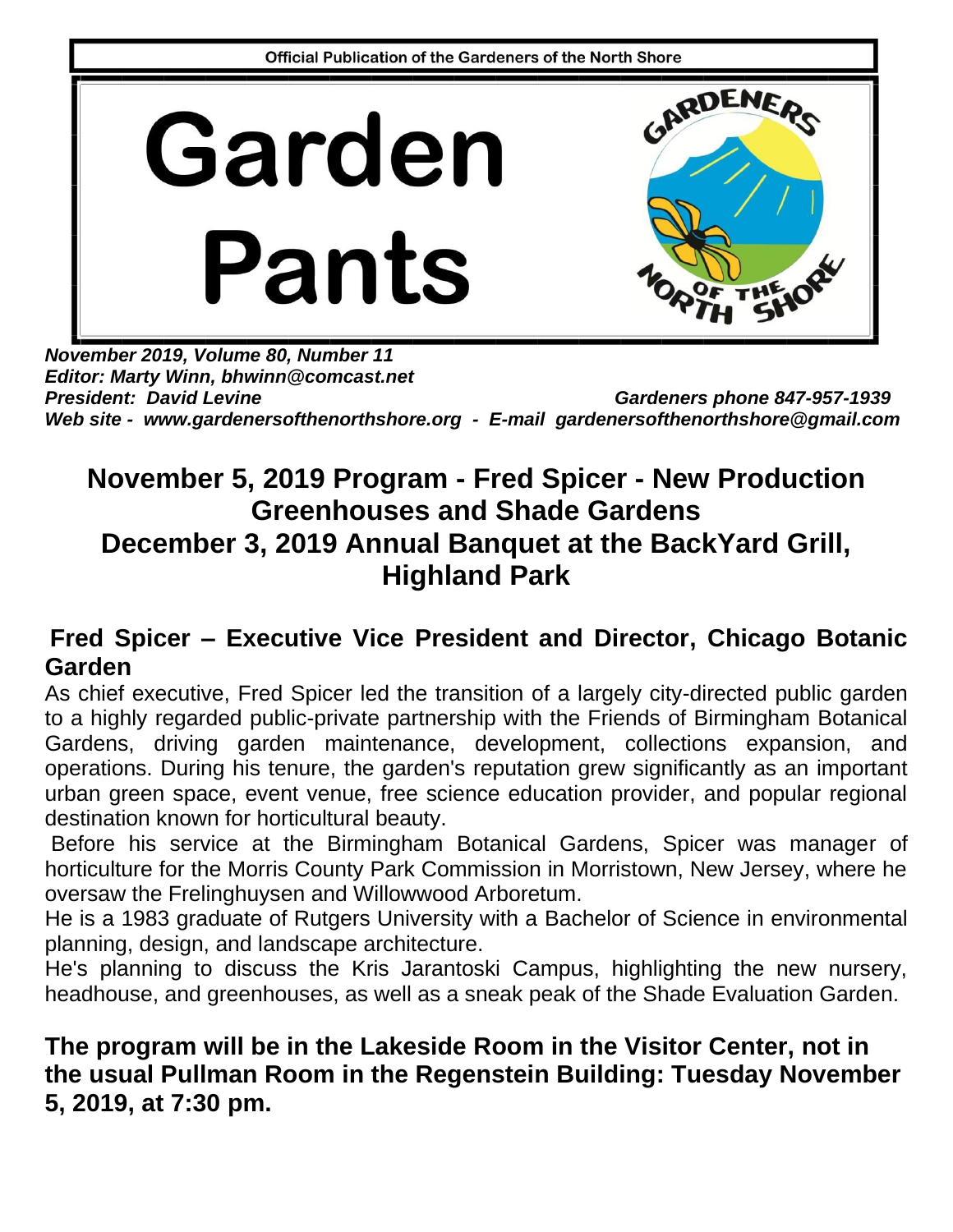

**Fred Spicer**

### **Annual Banquet - Tuesday December 3 - BackYard Grill 1825 Second Street, Highland Park**

Now is the time to get gifts for our raffle from local restaurants and other stores. edibles, concert tickets etc. Tell Charlene Ackerman as soon as you get these items. Use the information and tax-exempt letters in this newsletter. More details next month…

### **President's Message - David Levine**

We are looking forward to Fred Spicer's presentation in the Lakeside Room (note room change) on Tuesday November 5th. at 7:30 P.M. There will be a board meeting at 7:00 pm. please. Thanks, David

#### **The Daffodil Project - Charlene Ackerman**

The Daffodil Project aspires to build a worldwide living memorial in eternal remembrance of the children who perished in the Holocaust and in support of children who continue to suffer in humanitarian crises in the world today.

Please go to<https://www.daffodilproject.net/> for more information.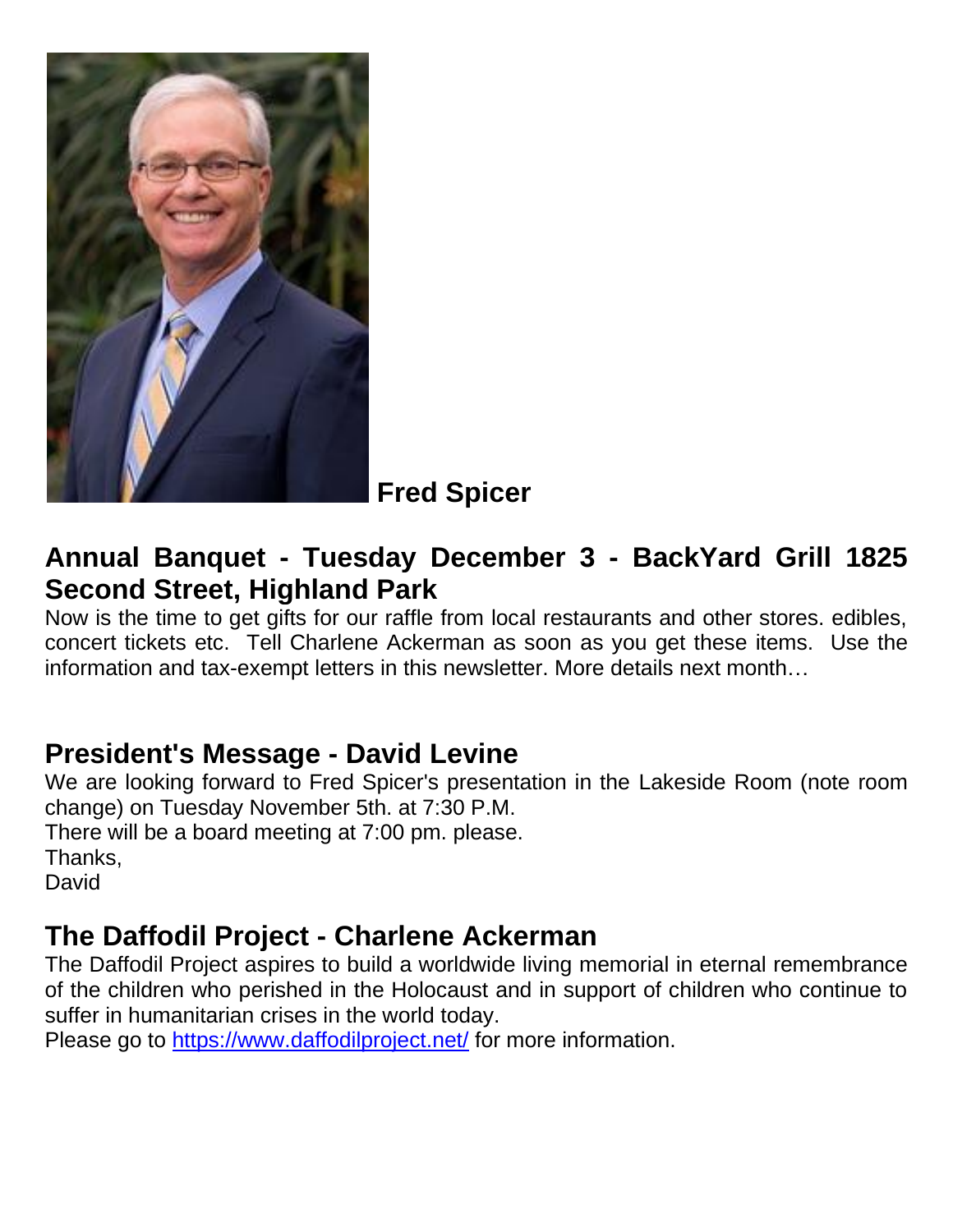# **Garden Pants Gallery**



**Lee Jashelski**



 **Lee Jashelski 2**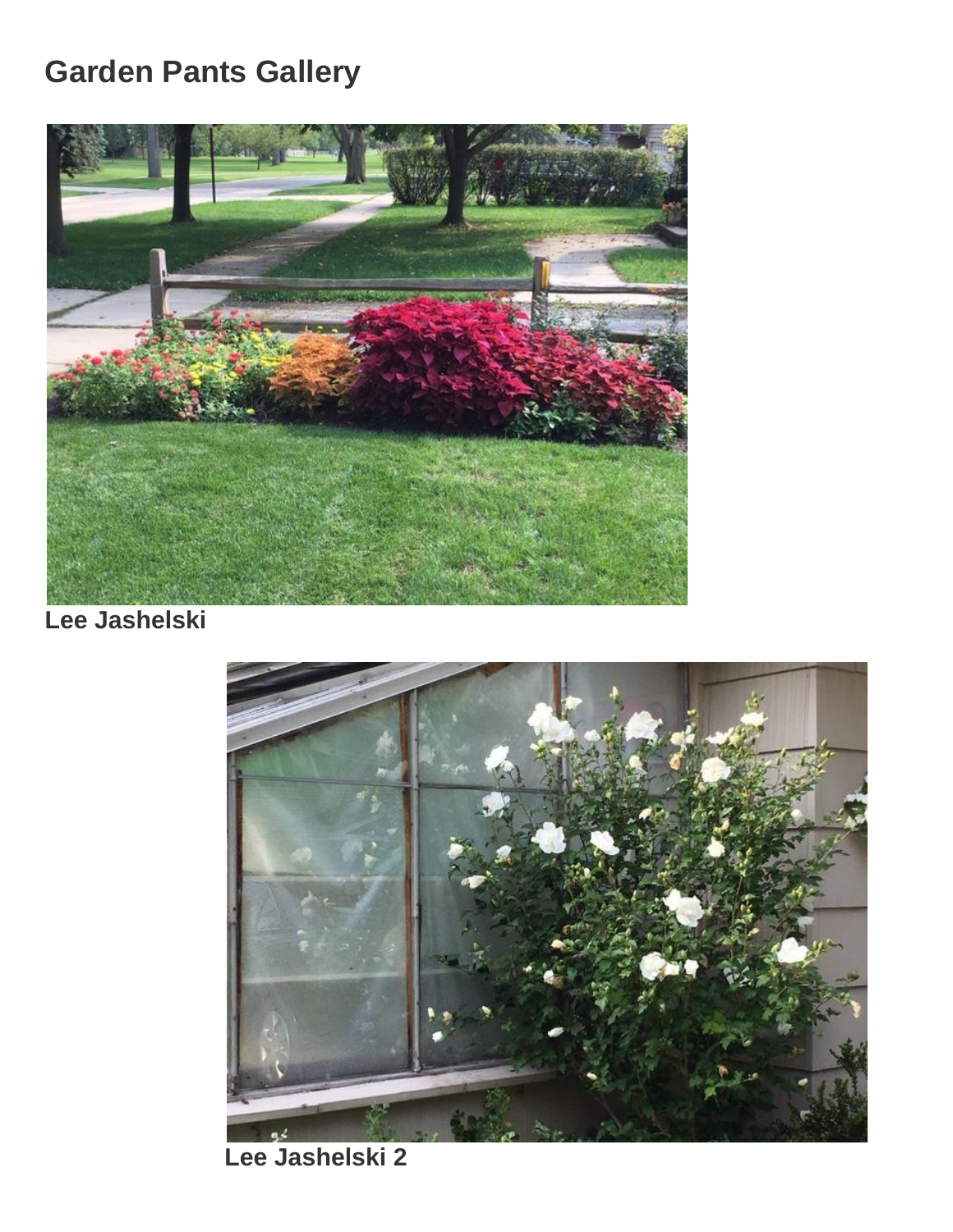

**Lee Jashelski 3**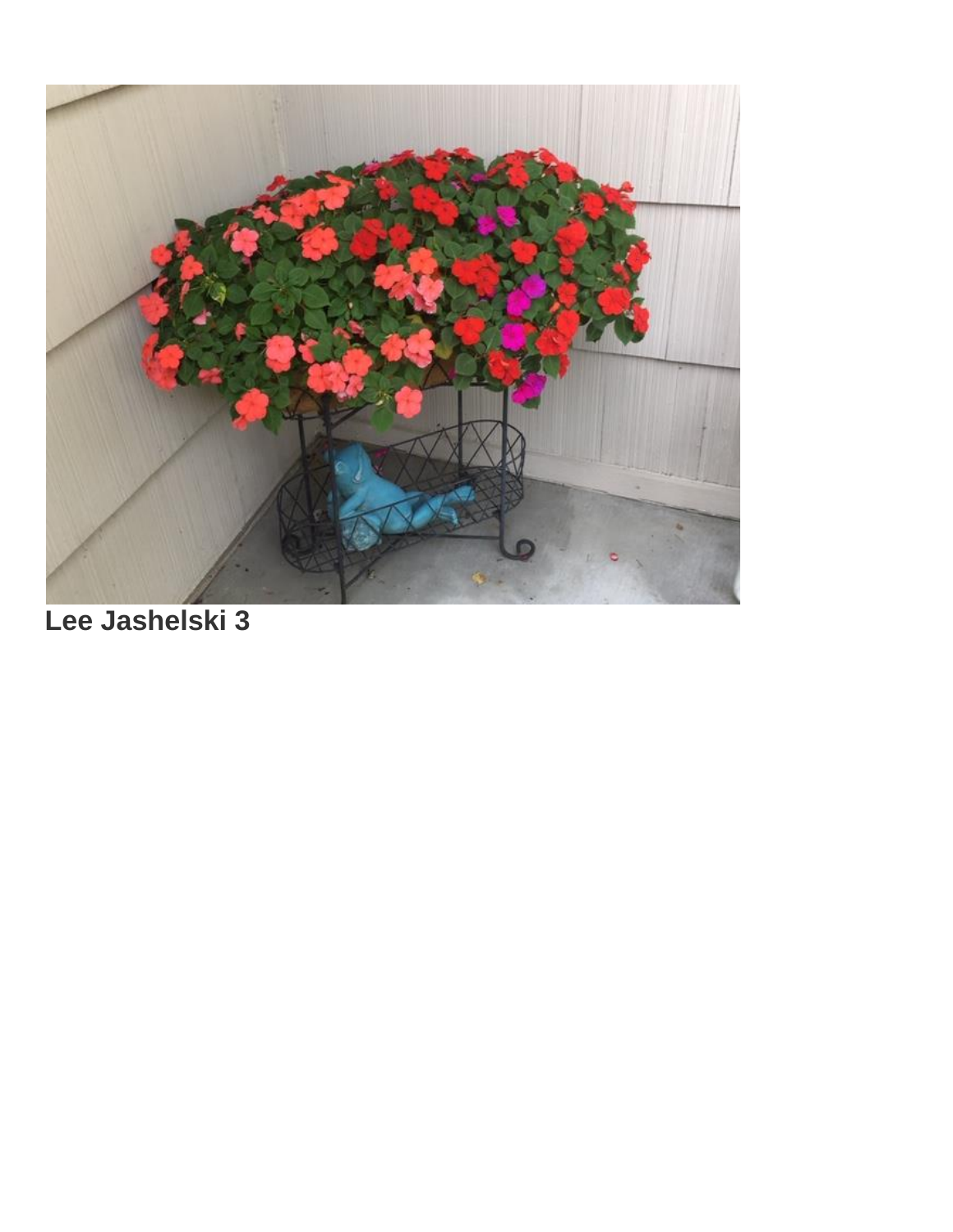

# **Flower arrangement by Lana Gernady**



**Laura Matz: last minute speaker**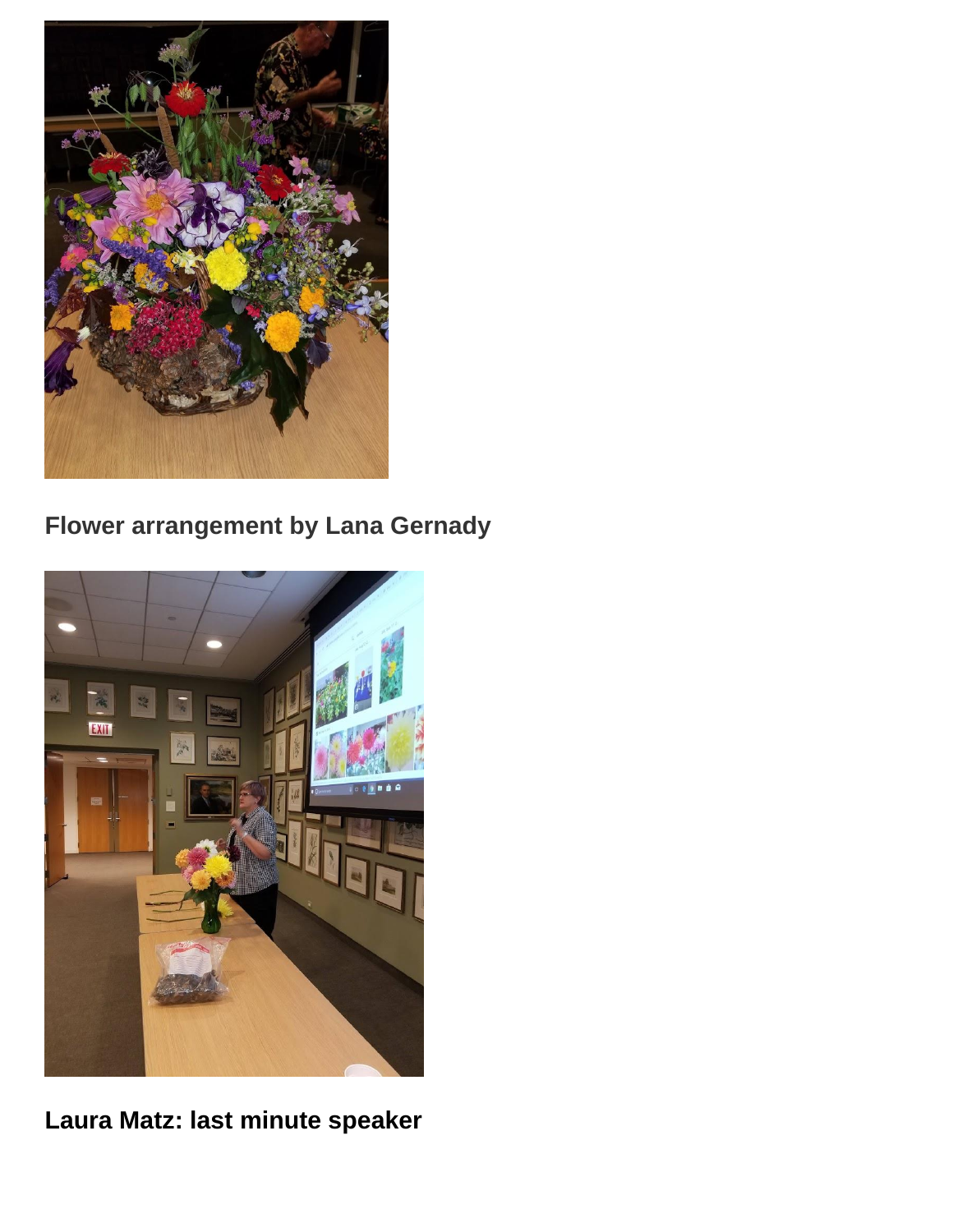

**President** Dav-d Levine

Vice-President Sue Rosenbacher

Treasurer Heddi Sche Ibach

Secretary Caro, Sternal

Newsletter Editor Marty Winn

**Directors** Charlene Ackerman. Alan Champ Stephanie Girardi Sam Solomon

#### Dear Merchant.

As we look forward to the upcoming holiday season, our Board of Directors and members of the "Gardeners of the North Shore" are asking you to assist our not-for-profit club. Our club began in 1939 making it one of the oldest clubs in Chicagoland. We hold monthly meetings at the Chicago Botanic Garden on the first Tuesday of the month having guest speakers give presentations about many horticultural topics

We are asking our members to secure donations for our annual raffle, and holiday banquet to be held on Tuesday December 3, 2019 at the Backyard Grill in Highland Park, Illinois.

It would be greatly appreciated if you could donate a small gift or gift card from your business. We always make mention of your donation, and business at our events.

Thank you for considering this request If you need further information, feel free to contact the member who is presenting this letter to you. You may also contact:

David Levine at the "Gardeners" phone number 347-957-1939.

Thank you in advance for your donation to the Gardeners of the North Shore. We are a public charity under 501(c)(3) and donors can deduct contributions. Our EIN number is 36-6643289

Sincerely.

Gardeners of the North Shore

Phone: 647-957-1939

http://www.gardenersofthenorthshore.org

gardenersofthenorthshore@gmail.com

Phone: 847-957-1939

gardenerspil/renor(hshcre.org

gardenersoftherorthshore@gmail.com

Holiday Season 2019